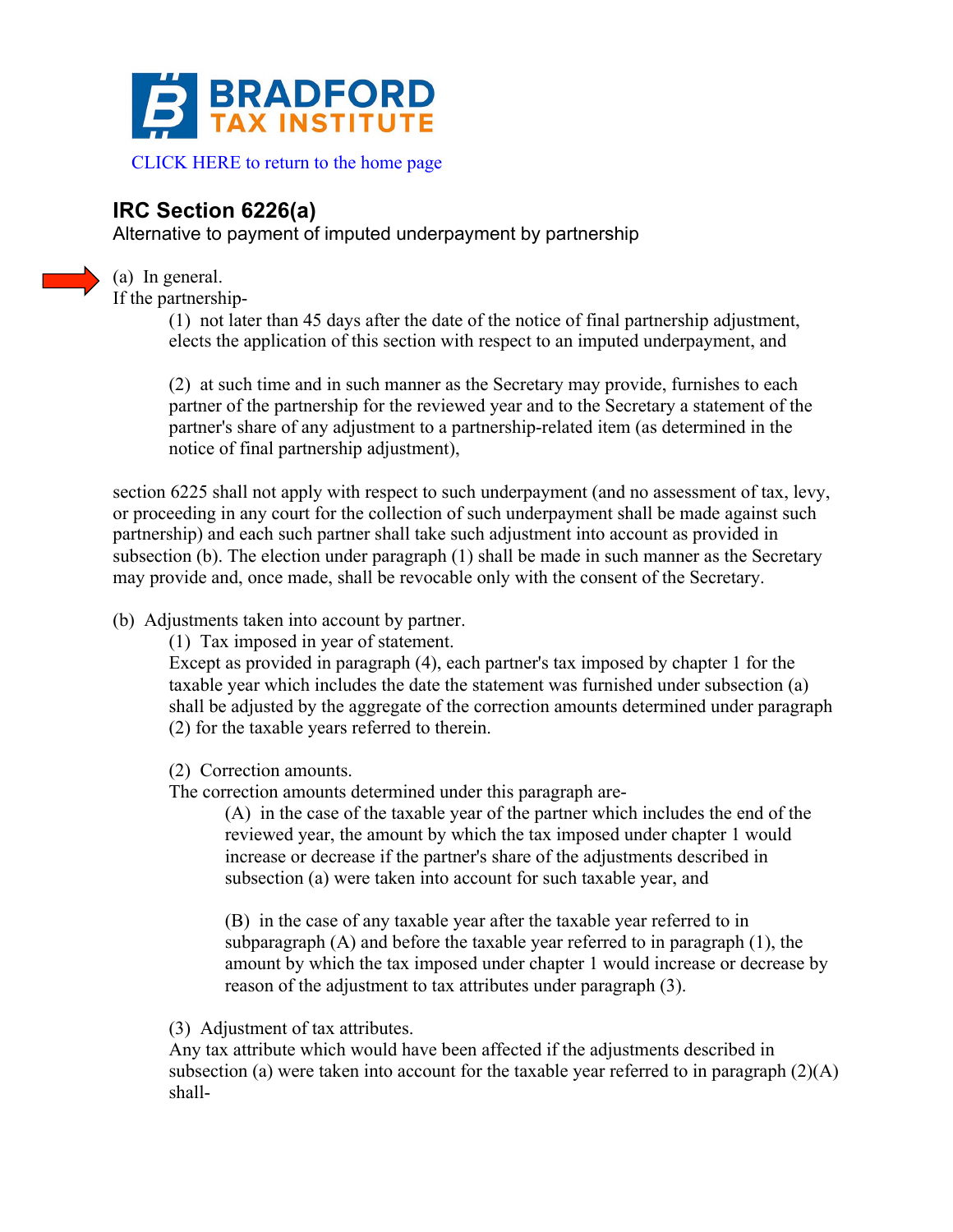(A) in the case of any taxable year referred to in paragraph (2)(B), be appropriately adjusted for purposes of applying such paragraph, and

- (B) in the case of any subsequent taxable year, be appropriately adjusted.
- (4) Treatment of partnerships and S corporations in tiered structures.

(A) In general. If a partner which receives a statement under subsection (a)(2) is a partnership or an S corporation, such partner shall, with respect to the partner's share of the adjustment-

(i) file with the Secretary a partnership adjustment tracking report which includes such information as the Secretary may require, and

(ii)

(I) furnish statements under rules similar to the rules of subsection  $(a)(2)$ , or

(II) if no such statements are furnished, compute and pay an imputed underpayment under rules similar to the rules of section 6225 (other than paragraphs (2) , (7) , and (9) of subsection (c) thereof).

(B) Due date. For purposes of subparagraph (A), with respect to a partner's share of the adjustment, the partnership adjustment tracking report shall be filed, and the imputed underpayment shall be paid or statements shall be furnished, not later than the due date for the return for the adjustment year of the audited partnership.

(C) Partnership payment of tax if elected out of subchapter. In the case of a partnership which has elected the application of section 6221(b) with respect to the taxable year of the partnership which includes the end of the reviewed year of the audited partnership, this paragraph shall apply notwithstanding such election.

(D) Audited partnership. For purposes of this paragraph, the term "audited partnership" means, with respect to any partner described in subparagraph (A) , the partnership in the chain of ownership originally electing the application of this section.

(E) Treatment of trusts. The Secretary shall prescribe such rules as may be necessary with respect to trusts which receive a statement under subsection (a)(2).

## (c) Penalties and interest.

(1) Penalties.

Notwithstanding subsections (a) and (b), any penalties, additions to tax, or additional amount shall be determined as provided under section 6221 and the partners of the partnership for the reviewed year shall be liable for any such penalty, addition to tax, or additional amount.

(2) Interest.